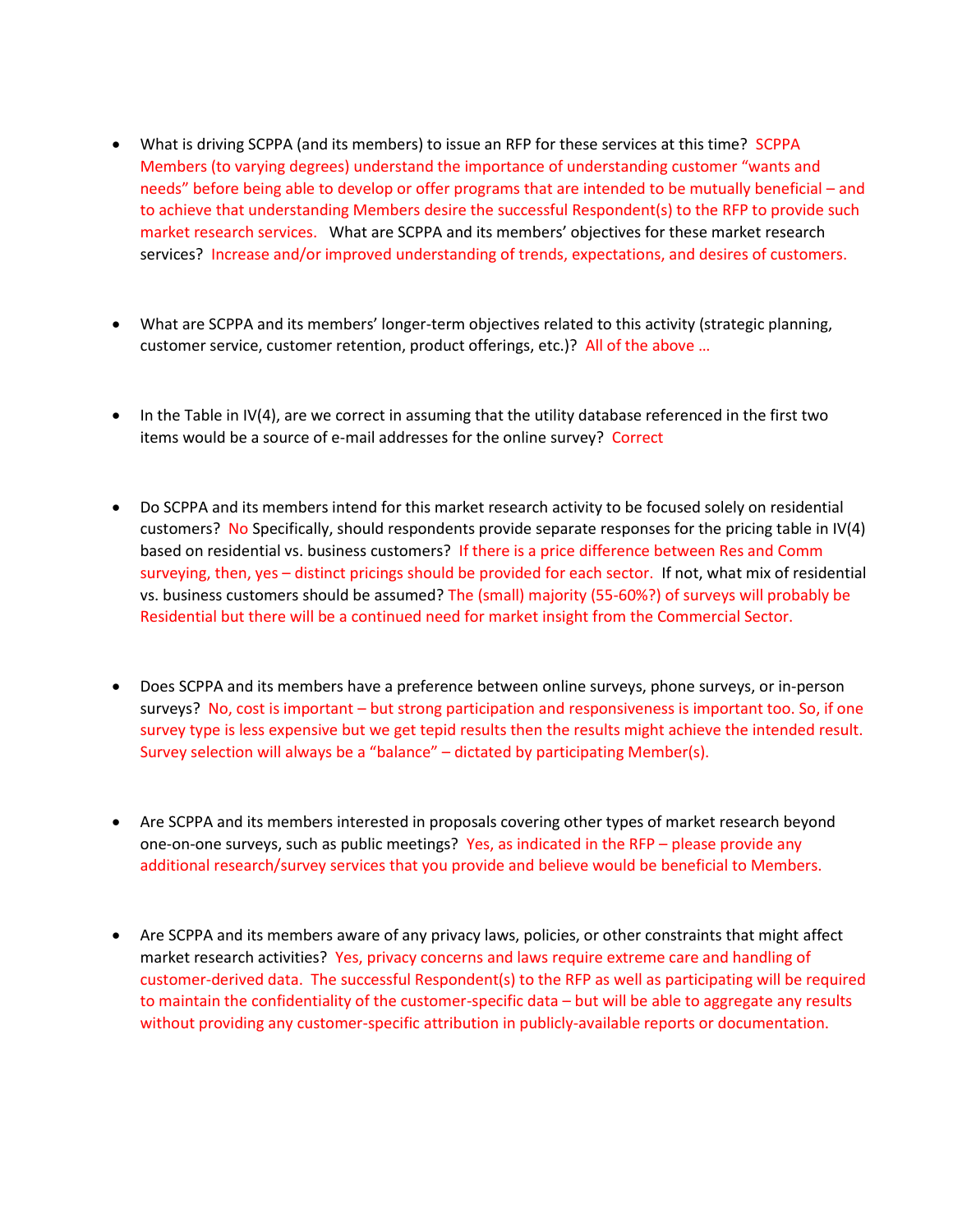- 1. What is the expected contract term? 3 years with an option for 1 additional 3-year term.
- 2. What is the target completion date? End of term
- 3. Does SCPPA have a standard Consulting/Advisory Services contract it can provide that sets forth the standard or tailored legal terms and conditions under which the selected contractor would perform? See attached If so, will SCPPA consider any exceptions to its standard legal contract terms and conditions? Yes, but all exceptions must be specified in your response. FYI – a few Terms/conditions are non-negotiable 1) payment terms must remain at net 60; 2) we must maintain the right to terminate w/o cause; 3) we will not grant mutual indemnity.
- 4. Will SCPPA's Selection Criteria effectively reflect the Proposal Requirements set forth in Section IV (1-6) of the RFP, and will it also include all of the Section VII Additional Requirements for Proposal? Yes
- 5. How much time, calendar-wise, will SCPPA want the Contractor to reserve for Section III, Areas of Interest, Para 2, and in particular:
	- a. "Members are also interested in acquiring professional consulting services in helping develop utility-specific action plans and strategies to address, improve, and/or correct any problems or areas of dissatisfaction identified in the market research referenced directly above? and similarly to
	- b. Para 3, 4th bullet: "Translate the results in actionable plans and strategies to address, improve and/or correct problems or issues identified by the market research"? Unknown – these additional services would best be accomplished on Time & Materials basis
- 6. Will the selected Contractor have any conflicts of interest or other contractual restrictions in working with SCPPA or any of its members under separate contract(s) to assist SCPPA or its members in implementing any of the proposed findings and recommendations from the Surveys conducted? No, such restrictions are not anticipated at this time.
- 7. Will the Survey results, contacts and related information be utilized by SCPPA or its members in subsequent updated, partial or expanded survey efforts, both content and contact-wise? Possibly, yes.
- 8. Section 5: Proposal Submission it states "One (1) electronic copy of your submittal must be emailed no later than 4:00 pm PST on November 15, 2018, to: [bcope@scppa.org](mailto:bcope@scppa.org) with Subject/Title as: [Respondent Name] Market Research Services RFP Submittal." May we assume that this is a mistake and the due date is still November 22nd? No, the due date has been moved to Wednesday November 21 – to avoid any conflict with Thanksgiving on the  $22<sup>nd</sup>$ . Enjoy your Holiday!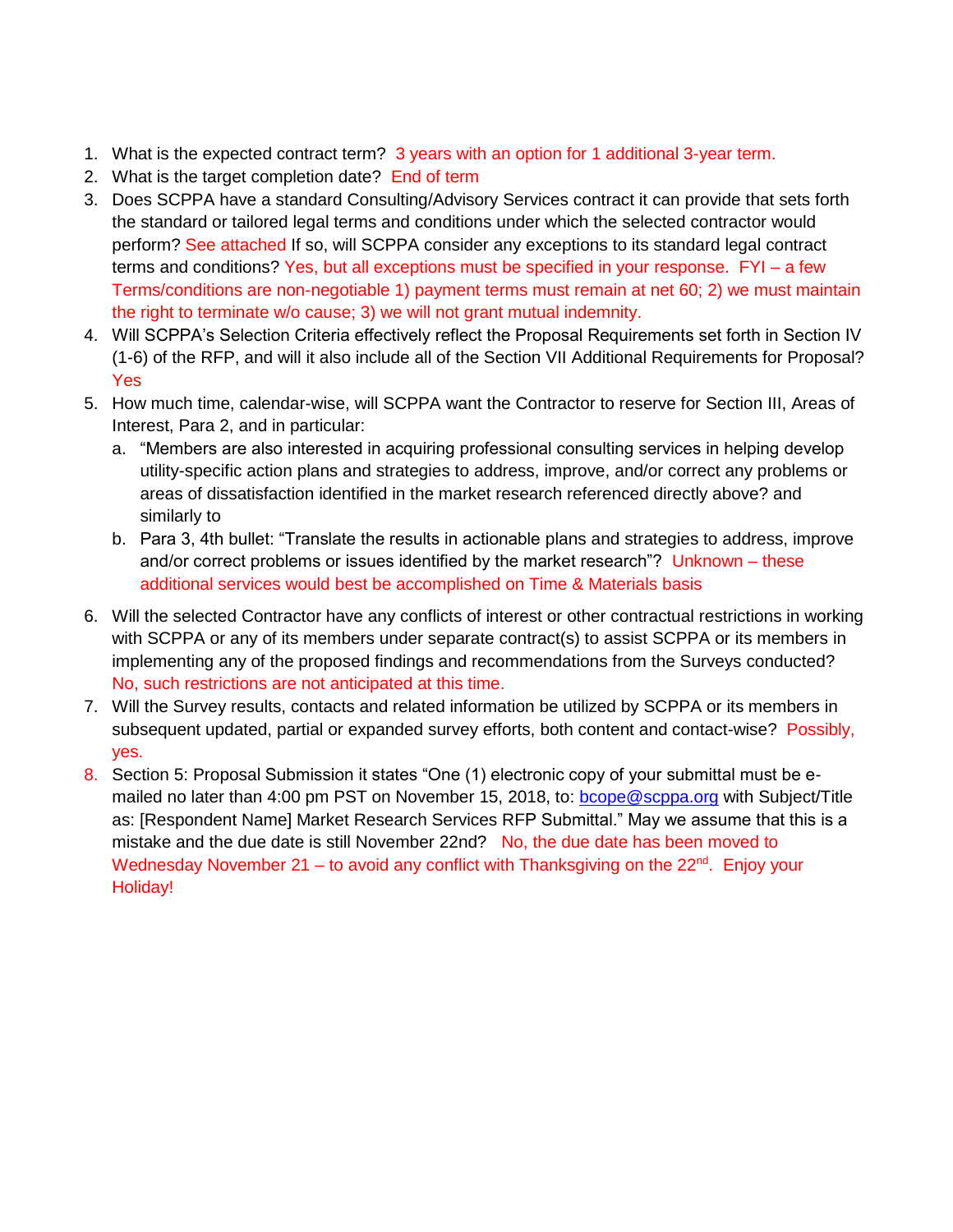- 1. How are project sampling plans determined? Agreed upon by the Researched and participating Member(s). Will the research vendor have the opportunity to advise or provide a sample plan? Yes, absolutely – Researcher input and recommendations will be critical to the selection process.
- 2. How would SCPPA like us to discuss and price research tasks other than survey implementation that could vary depending on the individual research project? (i.e. reporting, sample plan development, data handling) Unknown – but such additional details are important functions of the researcher and should be identified and explained as best as is possible within the page limitations for responses.
- 3. Is SCPPA interested in other types of market research services we offer beyond the surveys outlined in the pricing table? Yes, as indicated in the RFP – please provide any additional research/survey services that you provide and believe would be beneficial to Members.
- 1. Will the utilities provide us with the names, phone numbers, and email contact info for who we distribute the survey to? Yes, typically or "almost all the time"
- 2. Can you provide an approximate range of how many surveys will be conducted and the estimated "reach" (3 responses required) for each of these surveys expected for each utility? Typically, surveys require at least 100 or more responses for adequate sampling
	- a. Annual, or greater frequency? Some Members do multiple research projects each year that can take a month or more
	- b. Surveys are discrete events or responses can be delivered at any time customer has feedback Discreet events
- 3. Will each utility require a separate survey questionnaire or has any thought been given to preparing a single survey form to be delivered to all utilities so that answers can be benchmarked (on blind basis), or trended over time? Members have not performed common or collaborative research to date, but that is not to suggest that it might not happen in the future
- a. Alternatively, there could be one survey dealing with common issues related to Southern California issues and a separate survey probing into specific issues for each separate utility. Yes, very possibly
- 4. Since the scope of any specific services is unknown, is there any specific pricing related information that is requested of RFP respondents such as published rates, or will each such specific service be separately negotiated at the time they are needed? Each project will be scoped and priced accordingly, based upon our agreed upon compensation terms (billing rates, admin, …)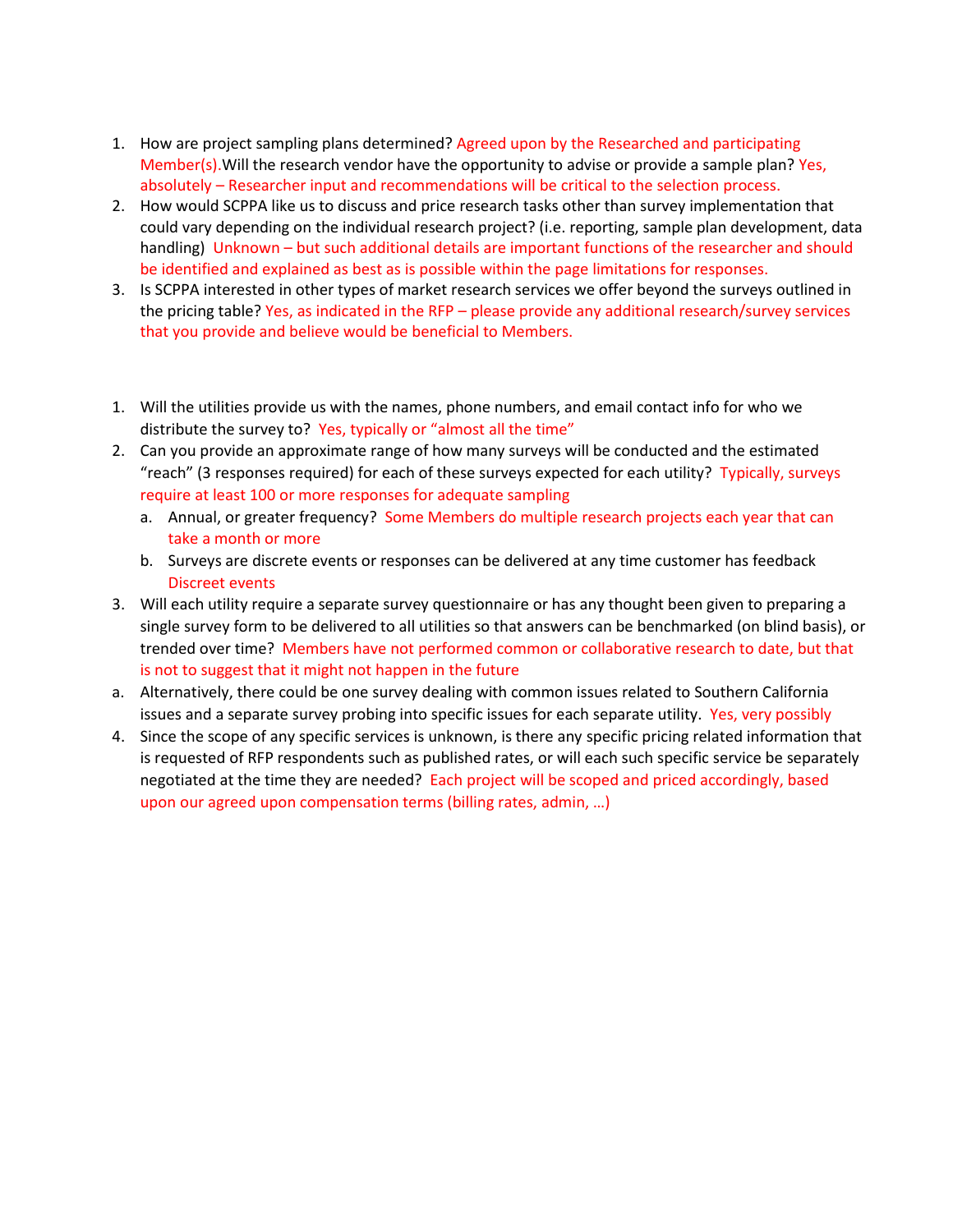- Will this be one research effort, conducted by SCPPA on behalf of SCPPA member utilities, or will all member utilities be contributory in and receiving of customized insights as part of these market research services requested? Each Member will have an ability to call on te successful Respondent to the RFP to perfom periodic or ongoing Market Research, Customer Satisfaction or other such surveys and projects during the term of the Agreement.
- Are the incremental survey completes in section IV.4.(Fees) to be priced for each SCPPA member, or in total as one identity? The exemplary Table is to be filled out "in total, as one entity".
- Will research insights be attributed to the individual member utility level for: operational performance, resource mix, program offerings, advanced technology implementation and customer preference monitoring, or will these insights be analyzed and reported at the higher-SCPPA level only? Surveys/research will typically be for a single Member utility and results would be aggregated so that her is no customer attribution in any publicly available reports. However, if multiple Members embark on a Group study, results would probably need to be presented for each respective participant, as well as the aggregated results for all participants.
- Will SCPPA and member utilities be providing contact list(s) for survey distribution, or will contact list(s) need to be purchased through a third party supplier? Members will typically provide survey contact lists.
- Is SCPPA looking for survey instrumentation that addresses insights from both residential and business customers? Yes
- Some of the SCPPA members don't have high customer bases will the selected firm be responsible for quotas representative of each utility? Yes, in consultation/coordination with participating Members
- The RFP indicates that the member utility(ies) may have both water and electricity customers. Are SCPPA and the member utilities interested in surveys that primarily focus on one type of service, and/or address different perceptions among these customer types? Primarily electric, but possibly water too.
- Along with, or instead of, the use of the suggested survey tools, is SCPPA interested in other costeffective customer research and feedback approaches, such as focus groups, sector-specific interviews, and trials/experiments? Yes, as indicated in the RFP – please provide any additional research/survey services that you provide and believe would be beneficial to Members.
- Is there a set forth budget range we should be targeting in our response? There is no specific budget set for this by any Members or SCPPA at this time.
- Can we assume that previous market research has been conducted by the member utilities and is available for use by the Consultant? Yes, previous market research has been performed by another contractor. Such work could be made available to the successful Respondent(s) to this RFP, if the participating Member(s) chose to provide that information. If so, please provide a general description of that work. Each survey/research project has been different but typically focuses on the preferences, needs, and expectations of customer groups to inform the utility about the trends and issues concerning the development and implementation of new customer-focused programs.
- Will a electronic submission of our response be found acceptable or do we also have to print and ship a hard copy as well to be in compliance to the RFP? As specified in the RFP, only electronic submittals via e-mail are required. A hard copy is not required.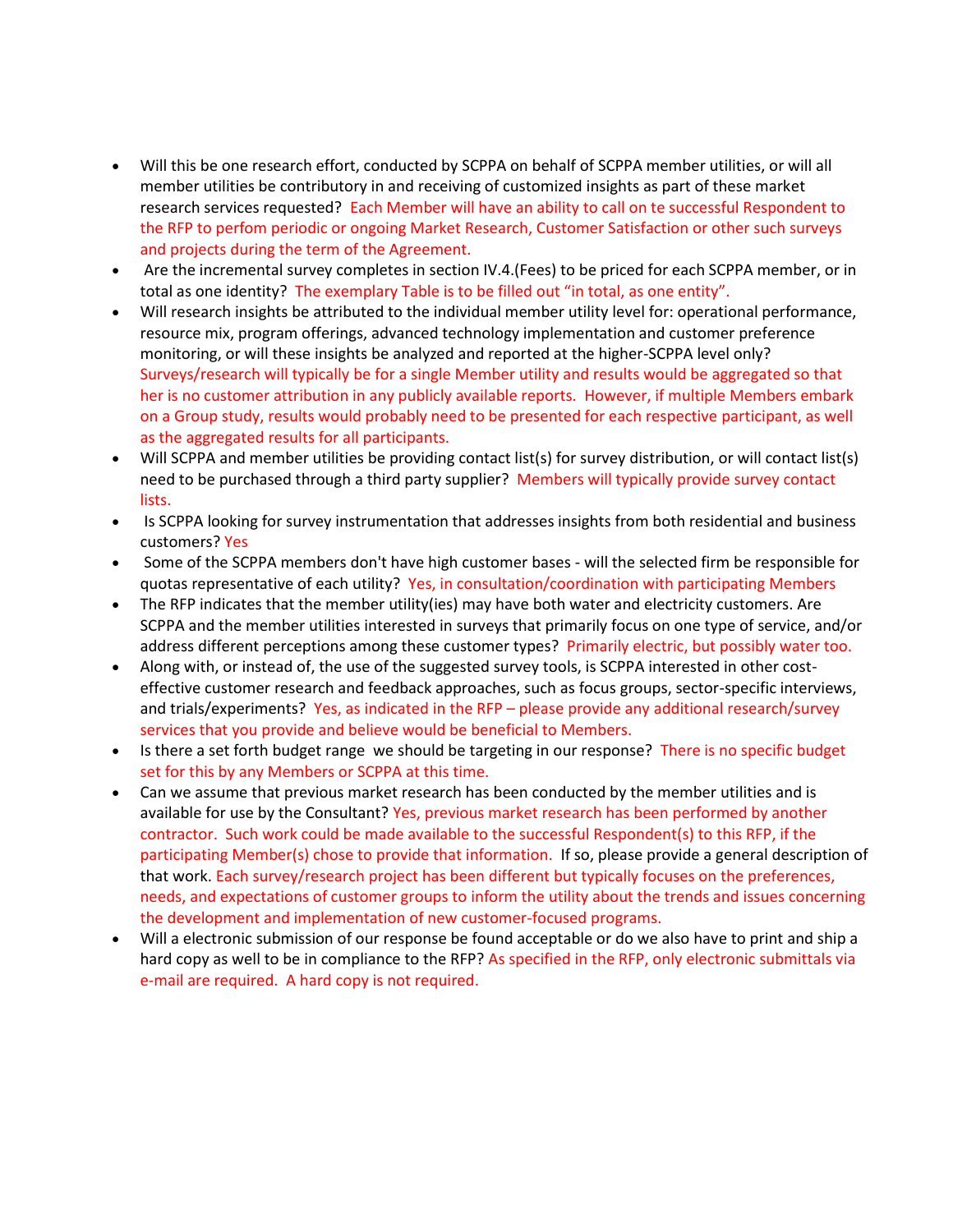- 1. Has SCCPA every completed an intercept project before? SCPPA has not, but contractors have.
- 2. Can you give us some additional information on what was done, where interviews were conducted and for what purpose? An example is to obtain "exit interviews" from participants at a community event.
- 3. If you have never done an intercept project, can you describe any more detail about the data that you might want to collect as part of an intercept. The intent of the market research services being sought, including but not limited to an intercept process, is to acquire information related to customer desires and expectations regarding utility services and potential new programs.
- 1. Does SCPPA have any guidance on assumptions related to customer segments, opt-in vs opt-out programs, inclusion of incentives etc. when filling out the proforma template for survey costs? Residential customers will be the primary segment for the research (55-60%?) and Commercial customers the remainder. All surveys will be "optional", not opt-in/opt-out. I don't know of any incentives that could or would be used to offset program costs.
- 2. We are looking to get a better understanding of the pricing table. Can SCPPA clarify if the requested costs are to include all costs up to the point of gathering the required survey completes? i.e. the requested costs do not include any analysis or reporting on the primary research data? I understand and agree that the table does not offer all possible preliminary and follow-up tasks or responsibilities. We ask that you include references to the related costs ( labor rates, admin fess …) as part of your response.
- 3. Can SCPPA provide details on proposal scoring? For instance, are additional points awarded to firms/teams with diverse suppliers (for example: DVMBE)? Additional "points" will not necessarily be awarded for DVMBE but will be considered and factored into the decision-making process
- 4. Does SCPPA foresee any email system restrictions with respect to file size that may hamper our ability to submit the proposal to you? Possibly For instance, even in short proposals the inclusion of certain graphics could increase file size significantly. Please provide a threshold for file size, if there are any restrictions. 10 MB – but you can also provide access to a link where I can download a larger file if absolutely needed. That said, we expect all Respondents to be as economical and efficient in the preparation of submittals – for both the length and "size".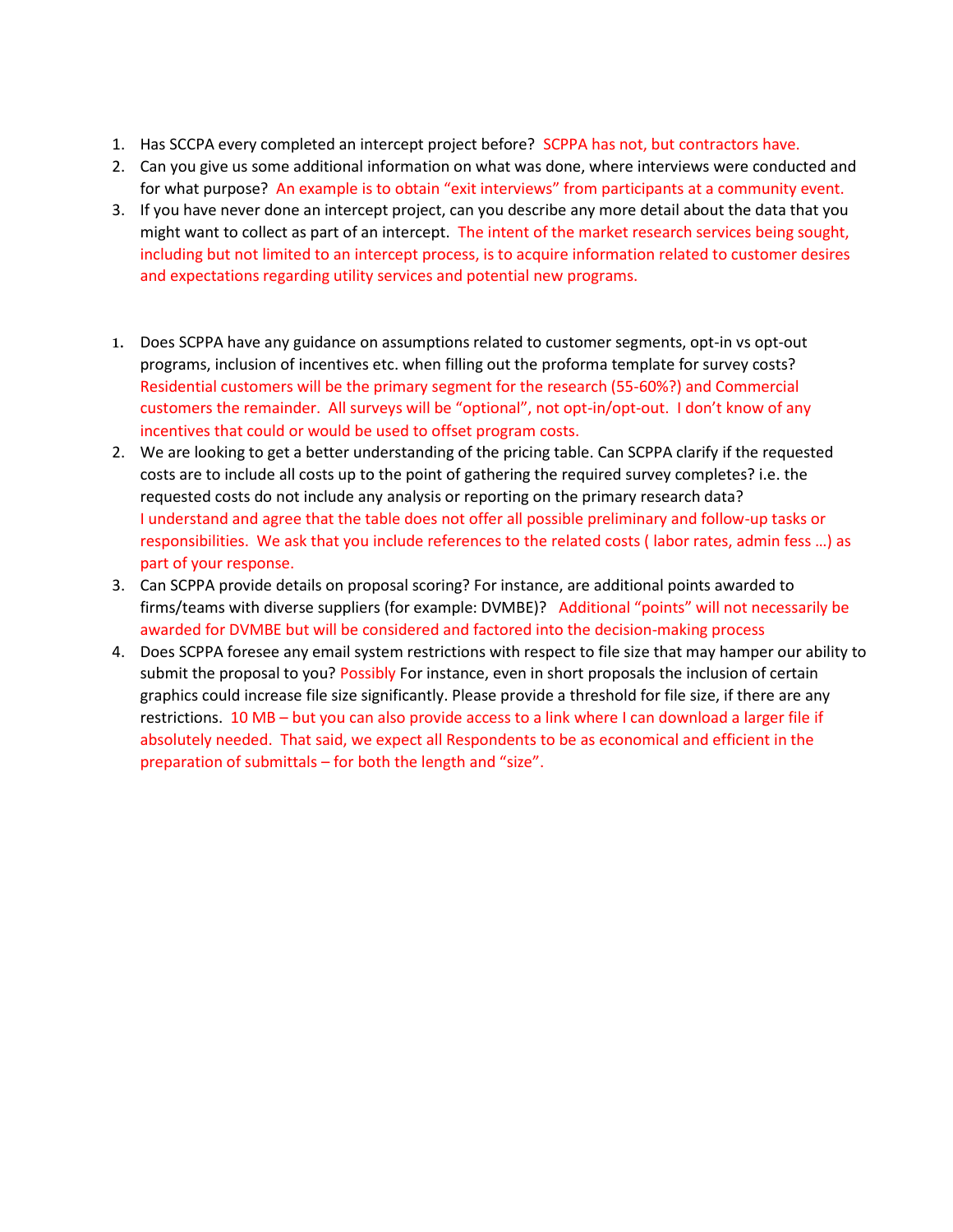- 1. Is there an incumbent? Yes How long has RKS Research been the incumbent? 6 years
	- a. If yes, what is the company name? RKS Research Why out to bid now? Performance, Cost, Supplemental services/expertise? Procurement code & policy require that we go to competitive bid if we extend or initial 3-year contract for one additional 3-year term
	- b. If yes, when was the last customer satisfaction research conducted (DD/MM/YY)? Ongoing
	- c. If no, when was the last customer satisfaction research conducted (DD/MM/YY)?
- 2. How many firms where invited to bid? Open and unlimited
- 3. How many are anticipated to respond/submit proposals? Unknown, but possibly 5 or more
- 4. Have any of these firms worked or currently have contracts/projects with SCPPA and/or any of your current members? Yes – How many? 2-3
- 5. Has the SCPPA conducted other research projects? Yes
	- a. If yes, what was the nature of the project? Energy efficiency, Demand Response and thermal energy storage systems
	- b. If yes, what was the outcome? Positive, improvement to utility system operations
	- c. If no, what is the impetus for a research project now?
- 6. Page 2 under *Areas of Interest* mentions "Certain SCPPA Members have expressed interest….."
	- a. How many of the 11 members expressed interest? At least 6
	- b. What is the reason for the others non-interest? Unknown
- 7. What is the collective member hypothesis for the outcome / tentative answers based on what you know and/or think is happening? Unknown
- 8. What are the specific questions you want answered? Unknown, customer/market research will be Participating Member-specific
- 9. Is this an ad-hoc/one time survey? No, it is expected that the successful Respondent(s) to the RFP will continue to be called on to provide surveys and sampling of Members' customers opinions, ideas, and desires.
	- a. If yes, will each member/ municipality have its own set of questions, survey deployment and data set based on their line of business?
	- b. If no, is the goal to create an on-going voice of the customer initiative/ constant feedback loop? Yes
		- i. Is there an opportunity to propose a voice of the customer on-going strategy? Yes
- 10. From the list of examples on page 2 under *Areas of Interest*, what is the priority ranking (based on the most pressing member challenges and capacity to take immediate action on results)? Varies between **Members**
- 11. What is decision criteria for award?
	- a. What is the ranking system (based on points or percentages)? Points Is the points total 100? Yes, probably
		- i. Approach/Methodology Yes How many points? Currently undefined -but to be determined before responses are received and reviewed
		- ii. Experience/knowledge of market research Yes How many points? Currently undefined -but to be determined before responses are received and reviewed
		- iii. Experience with utilities that provide more than one service to customers Yes  $-$  How many points? Currently undefined -but to be determined before responses are received and reviewed
		- iv. Supplier Diversity qualification/participation secondarily
		- v. Price Yes How many points? Currently undefined -but to be determined before responses are received and reviewed – **Probably the largest consideration or determining factor**
		- vi. Project timeline Ability to deliver timely results more than timeline